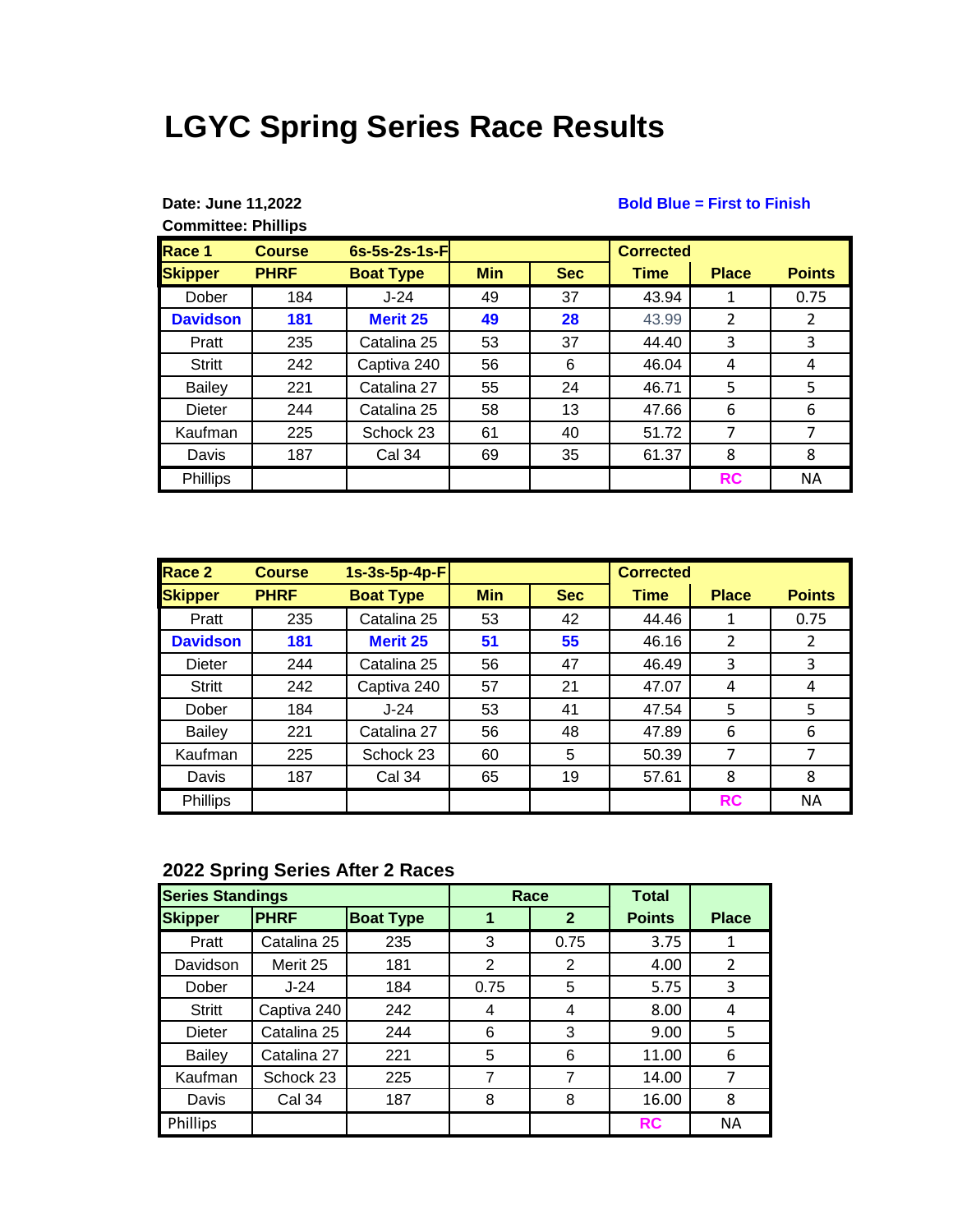### **Color Codes for the tables showing the Series Standings:**

| <b>Race Committee</b> | Did Not Come                                                                                                    | <b>Did Not Start</b> | <b>Did Not Finis</b> |
|-----------------------|-----------------------------------------------------------------------------------------------------------------|----------------------|----------------------|
|                       | Fleet Size: Total number of boats to participate in the Spring Series currently equals 9.                       |                      |                      |
|                       | Did Not Start (DNS) or Did Not Finish (DNF) Scoring: A DNS/DNF point score is equal to the number of FINI!      |                      |                      |
|                       | Did Not Come (DNC) Scoring: A DNC point score is equal to the number of STARTERS plus two. (i. e. 11 boat:      |                      |                      |
|                       | Disqualified: A DSQ shall be awarded points corresponding to one position greater than the number in the fleet. |                      |                      |